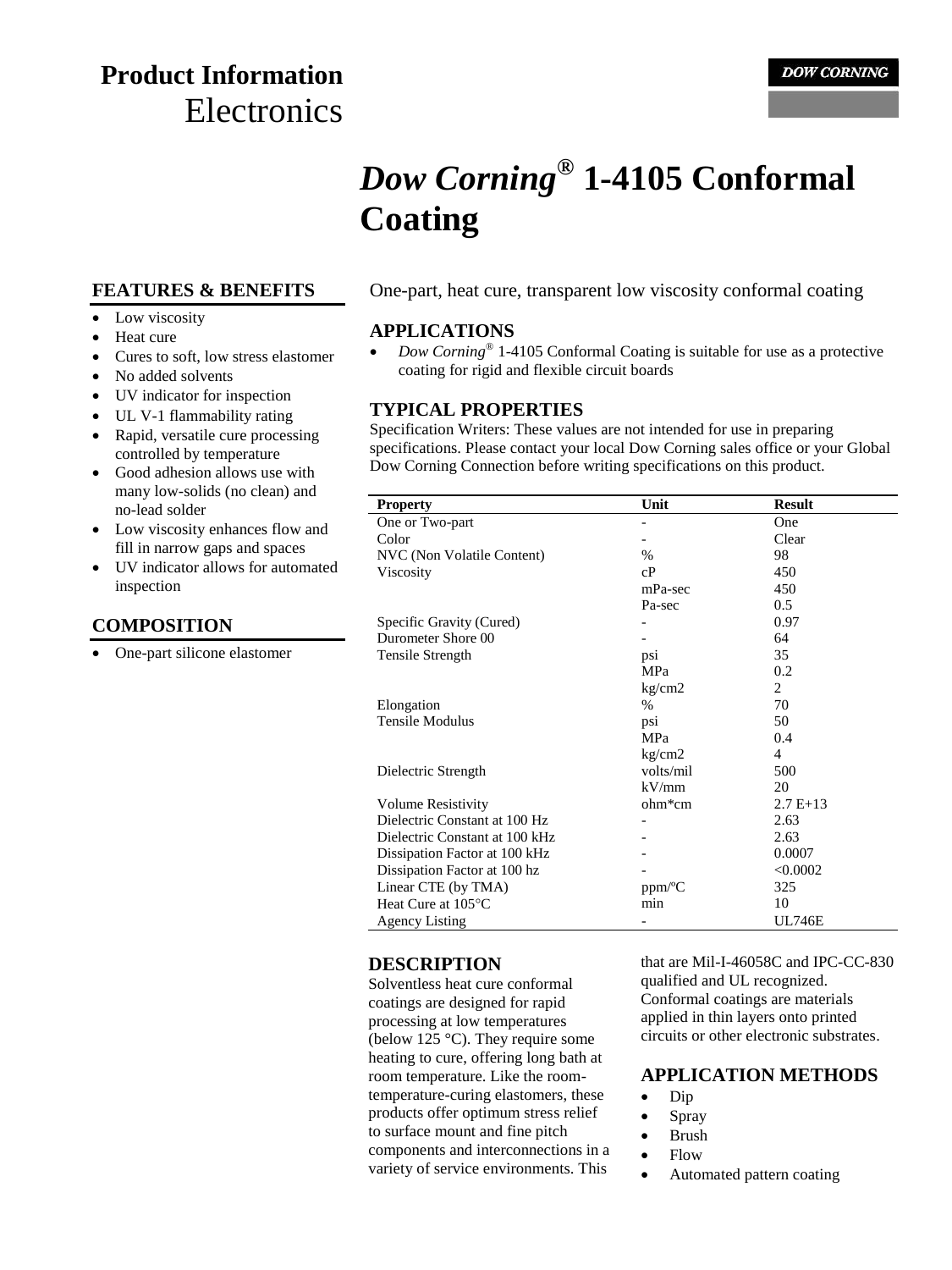# **Product Information Electronics**

# *Dow Corning***® 1-4105 Conformal Coating**

product line also features coatings

**PROCESSING/CURING** Time to cure is dependent on film thickness, type of oven, and board population density. Heat cure time in the Typical Properties table gives an indication of typical times after the coating is heated to the temperature indicated. Highly populated, large, heavy boards may take longer than the indicated times due to the large thermal mass taking extra time to **POT LIFE AND CURE**  silicone rubber containing organotin

The pot life of *Dow Corning*® Heat Cure Conformal Coatings is also dependent on the conditions in which they are processed, but is typically greater than 2 months. Dip tanks or containers should be closed and sealed when not in use. To maximize pot life, tank temperatures should be maintained at less than 29 °C (85 °F).

#### **ADHESION**

warm.

**RATE**

With heat cure coatings, the adhesion is complete with the full cure time and temperature. *Dow Corning*® Conformal Coatings are formulated to provide adhesion to most common electronic substrates and materials. It is recommended that the coatings be applied to clean and dry substrates prior to application. On certain difficult, low-surface energy surfaces, adhesion may be improved by priming or by special surface treatment such as chemical or plasma etching.

#### **COMPATIBILITY**

Certain materials, chemicals, curing agents and plasticizers can inhibit the cure of addition cure adhesives. Most notable of these include: Organotin and other organometallic compounds, catalyst, sulfur, polysulfides, polysulfones or other sulfur containing materials, unsaturated hydrocarbon plasticizers, and some solder flux residues. If a substrate or material is questionable with respect to potentially causing inhibition of cure, it is recommended that a simple small scale compatibility test be run to ascertain suitability in a given application. The presence of liquid or uncured product after the recommended cure cycle at the interface between the questionable substrate and the cured gel indicates incompatibility and inhibition of cure.

#### **USEFUL TEMPERATURE RANGES**

For most uses, silicone adhesives should be operational over a temperature range of -45 to 200 °C (-49 to 392 °F) for long periods of time. However, at both the low- and high temperature ends of the spectrum, behavior of the materials and performance in particular applications can become more complex and require additional considerations. For low-temperature performance, thermal cycling to conditions such as -55  $^{\circ}$ C (-67  $^{\circ}$ F) may be possible, but performance should be verified for your parts or assemblies. Factors that may influence performance are configuration and stress sensitivity of components, cooling rates and hold times, and prior temperature history. At the high-temperature end, the durability of the cured silicone elastomer is time and temperature dependent. As expected, the higher the temperature, the shorter the time the material will remain useable.

#### **REPAIRABILITY**

In the manufacture of electronic devices, it is often desirable to salvage or reclaim damaged or defective units. *Dow Corning* Conformal Coatings offer excellent repairability because they can be removed from substrates and circuitry by scraping or cutting, or by using solvents or stripping agents. If only one circuit component is to be replaced, a soldering iron may be applied directly through the coating to remove the component. Proper ventilation of any fume should be employed. After the circuit board has been repaired, the area should be cleaned by brushing or by using solvent, then dried and recoated. Heat cure coatings can be repaired with RTV coatings, but heat cure coatings may not work well when used to repair RTV coatings.

## **PACKAGING INFORMATION**

Multiple packaging sizes are available for this product. Please contact your local distributor or Dow Corning representative for information on packaging size and availability.

#### **USABLE LIFE AND STORAGE**

The product should be stored in its original packaging with the cover tightly attached to avoid any contamination. Store in accordance with any special instructions listed on the product label. The product should be used by its Use Before date as indicated on the product label.

#### **HANDLING PRECAUTIONS PRODUCT SAFETY INFORMATION REQUIRED FOR SAFE USE IS NOT**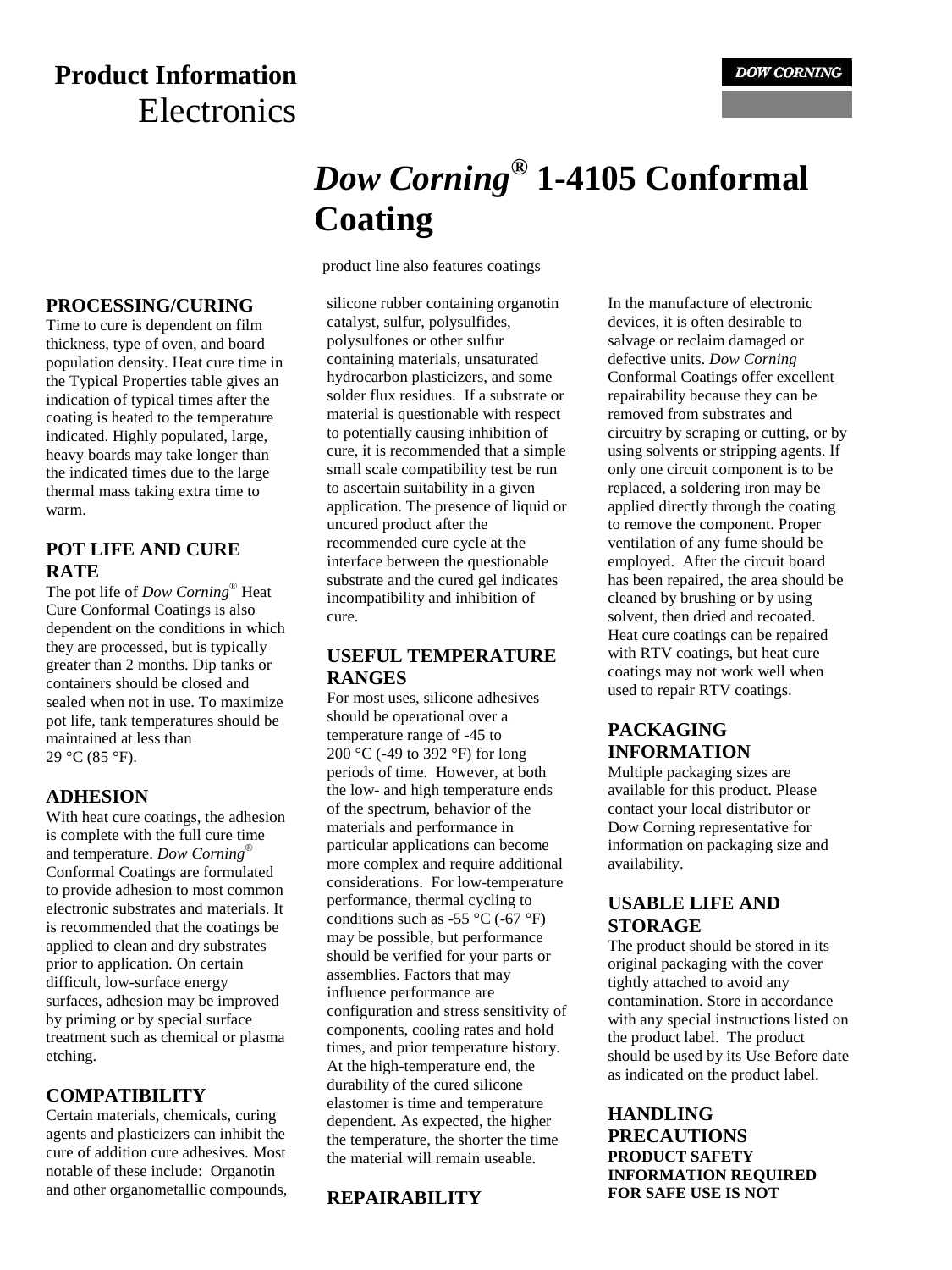**INCLUDED IN THIS DOCUMENT. BEFORE HANDLING, READ PRODUCT AND MATERIAL SAFETY DATA SHEETS AND CONTAINER LABELS FOR SAFE USE, PHYSICAL AND HEALTH HAZARD INFORMATION. THE MATERIAL SAFETY DATA SHEET IS AVAILABLE ON THE DOW CORNING WEB SITE AT DOW CORNING.COM, OR FROM YOUR DOW CORNING SALES APPLICATION ENGINEER, OR DISTRIBUTOR, OR BY CALLING DOW CORNING CUSTOMER SERVICE.**

#### **LIMITATIONS**

This product is neither tested nor represented as suitable for medical or pharmaceutical uses.